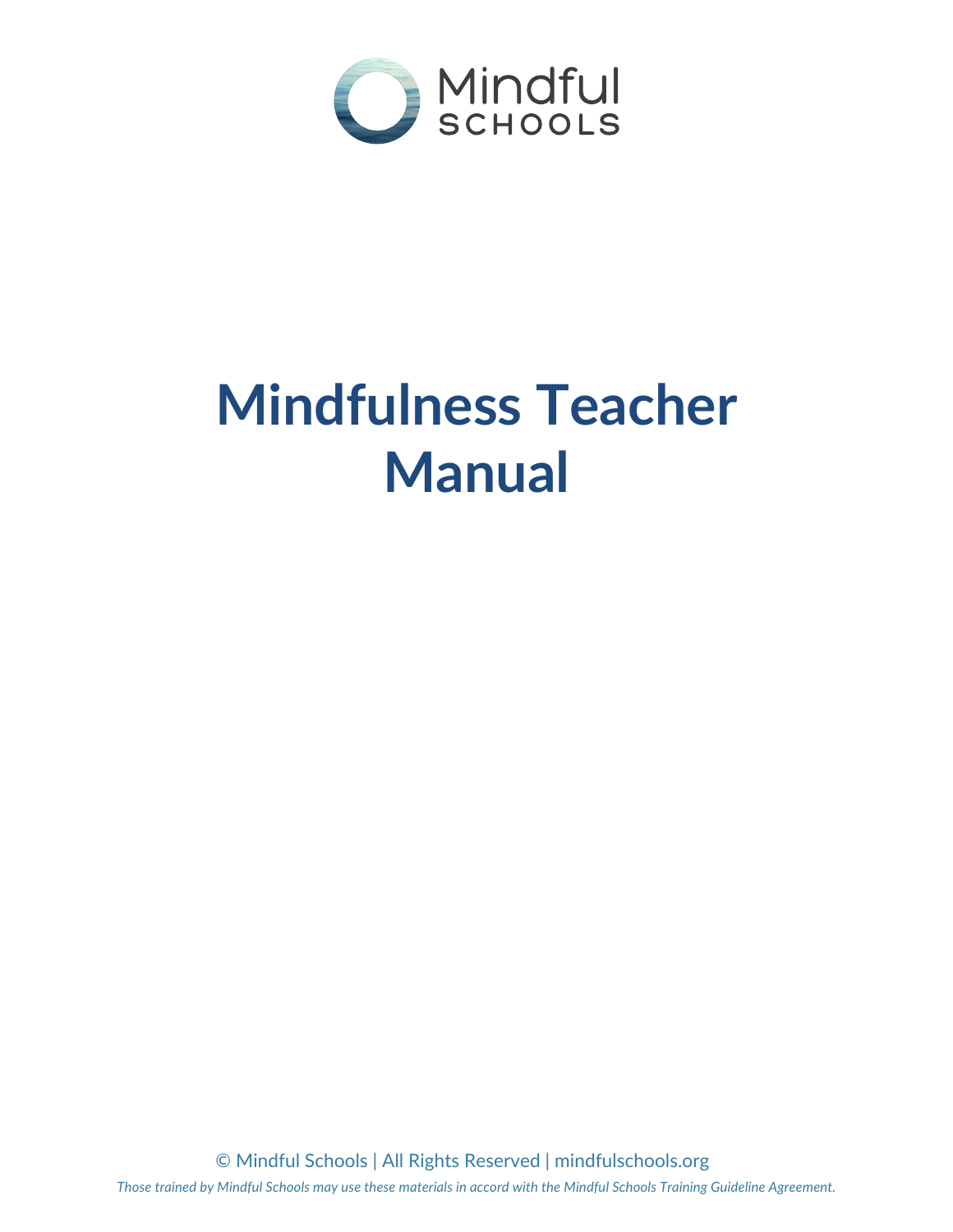

# **Table of Contents**

© Mindful Schools | All Rights Reserved | mindfulschools.org

Those trained by Mindful Schools may use these materials in accord with the Mindful Schools Training Guideline Agreement.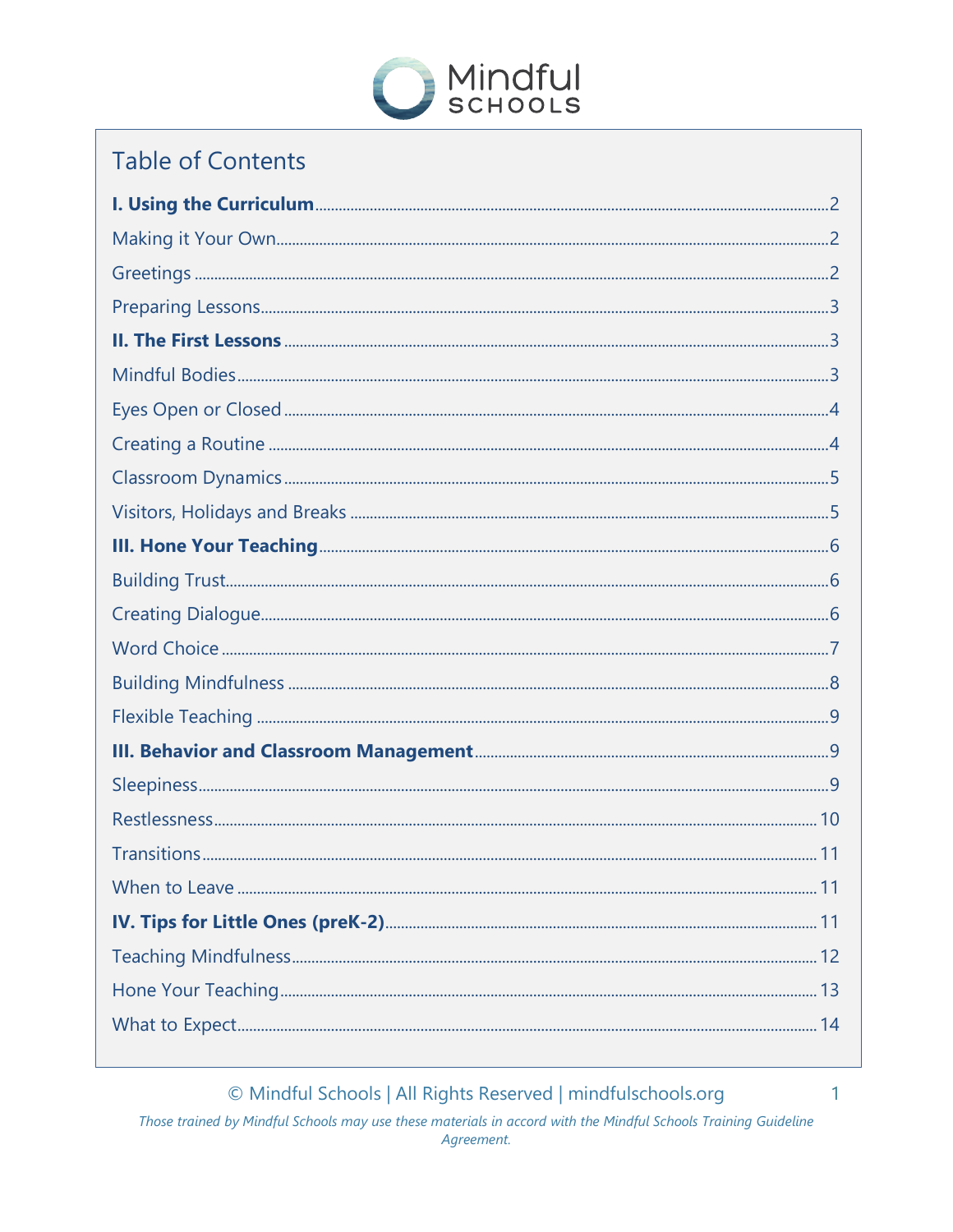# <span id="page-2-0"></span>**I. Using the Curriculum**

# <span id="page-2-1"></span>**Making it Your Own**

The Mindful Schools K-5 curriculum had been used successfully by kids and teachers in thousands of classrooms around the world. It's a great tool, and you'll want to make it your own. Students respond best to authenticity and naturalness; you are what makes this program successful!

In the beginning, you may want to rely on the scripts more heavily as you get familiar with the lessons and the flow of the curriculum. Over time, though, you'll want to bring in your own style and ideas. There is great beauty in bringing your individual gifts to teaching. So use the curriculum, but let your own creativity and wisdom shine through . Be well grounded in your own mindfulness practice, lead with mindful presence and good intentions, and then go with the flow.

The first sections of this manual offer general suggestions and helpful tips for engaging K-5 classes. The last section deals with younger age students preK- $2<sup>nd</sup>$  grade (ages 4-8).

# <span id="page-2-2"></span>**Greetings**

Whether you are teaching mindfulness as an outsider provider or in your own classroom, how you interact with the students, faculty, and administrators at your school matters.

- **With Students:** Establish a personal connection at the beginning of each lesson. One way of doing this is to let them know how you feel. One teacher greets his classes, "I'm so happy to be here/see you today." Another starts, "I'm really excited to have the chance to talk to you today about..." Sharing your own inner experience and intentions sets a tone of warmth, friendship and safety. Youth are very responsive to love and kindness. This kind of greeting often disarms all ages!
- **With Adults:** As an outside provider, be sure to introduce yourselves to teachers, faculty, and others. Continue to acknowledge them as you arrive each day, which encourages a sense of partnership. If you're teaching your own classroom, share what you're doing with colleagues in the break room or at faculty meetings.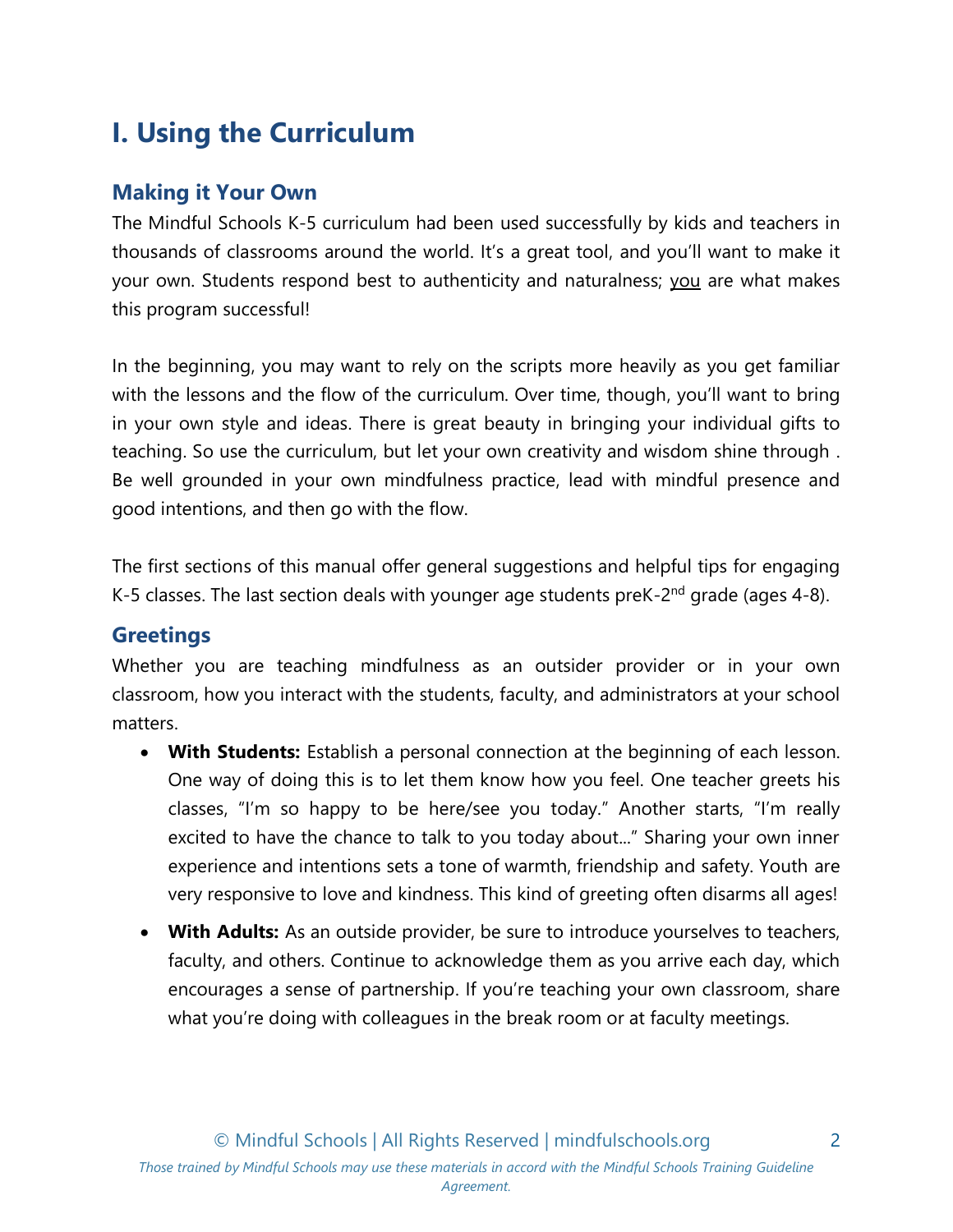# <span id="page-3-0"></span>**Preparing Lessons**

Being well-prepared for a lesson can make a huge difference in how things go. When we are internally clear about what we're teaching and how we want to do it, we often feel more relaxed and confident. Here are a few tips and suggestions you may find useful.

- Write bullets or talking points on a few index cards. Even if you end up not using them, the process of doing this often helps clarify the flow of a lesson.
- Think about each class and consider how you can best connect with the students. How can you reach them? What matters to them that this lesson could help with?
- Visualize yourself teaching the lesson or practice it out loud. If you walk through the steps in your mind, it will flow more naturally when you teach.

Have a lesson plan for each day. If students take things way off topic, don't be afraid to bring them back. However, if something significant happens in class, if there a disruption or crises, *don't miss the teachable moment*. Surprises and unplanned incidents are a great way to teach applying mindfulness to the wider scope of their daily experience.

# <span id="page-3-1"></span>**II. The First Lessons**

The first few lessons of the curriculum are incredibly important. Not only do they lay foundational material (What is mindfulness? Why are we doing this?), but they establish the relationship with your students and set the tone for the class's experience of mindfulness. As such, we encourage you to give particular emphasis to creating a strong connection, a clear container, and establishing a routine for your lessons early on.

# <span id="page-3-2"></span>**Mindful Bodies**

Encourage students and adults alike to have a straight back without being rigid. An upright spine is conducive to mindfulness and is a by-product of stillness and quiet. Useful images include a flower that is watered, not wilted, or a tree is that is well rooted and reaching for the sun. Be sure that the students understand and can practice being in a "mindful body" on day one. Don't move on without this.

If students are at their desks, have them move their chairs away from their desks and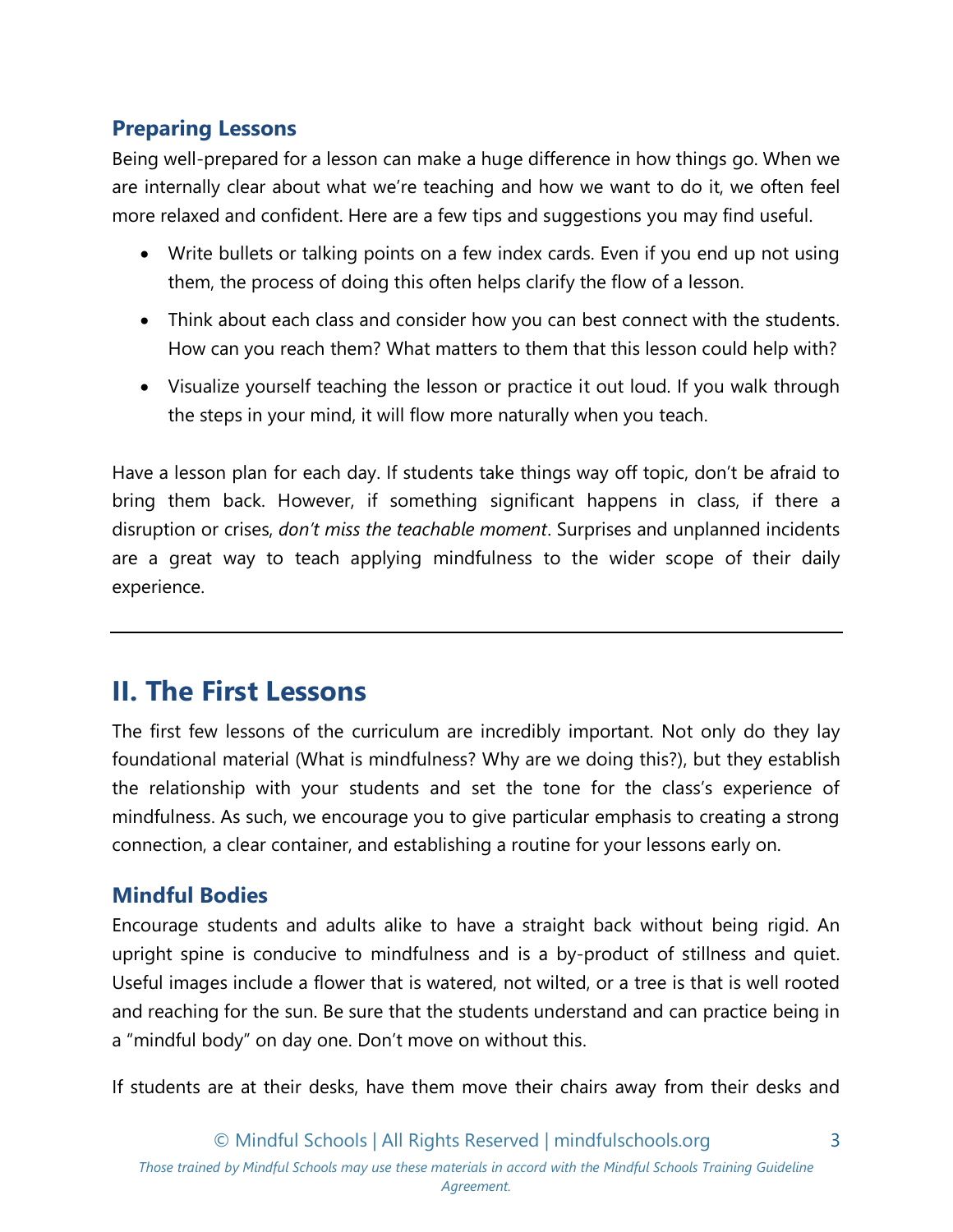turn them toward the front of the room. Explain that they can do this each time you come in, and remind them until it is a habit.

We often tell adults to put their feet on the ground, but remember that many students' feet won't reach the ground! With young ones sitting on the floor, some teachers use the directive "criss-cross applesauce" to have the students sit cross legged. We recommend that you avoid using this and instead create a different association with the posture by calling it "mindful bodies" or "mindful posture."

# <span id="page-4-0"></span>**Eyes Open or Closed**

Ideally, students will all close their eyes during formal mindfulness practice. However, don't force this. Some students will not feel safe with their eyes closed. Find a balance between encouraging or even challenging everyone to have their eyes closed and trusting that students are doing what is safe and comfortable for themselves. To avoid distraction, encourage students whose eyes are open to look down at the floor in front of them with their eyes relaxed, perhaps half-closed.

It's important that you demonstrate eyes-closed, but don't keep them closed the whole time if students are doing a minute or more of mindfulness. Start with the students and then periodically open your eyes to see how they are doing. It's important that you be able to monitor the room so students "peeking" know that you are watching!

# <span id="page-4-1"></span>**Creating a Routine**

We recommend that you start and end each class the same way, every day. This creates a routine for the students that they will recognize and (hopefully) learn to enjoy!

Begin with a check in and a short practice (the bell, breathing). You can vary which you do first. Ask if anyone has used mindfulness in last couple days. Inquire specifically about the most recent lesson they learned and/or any "homework" of mindfulness challenges you may have given them. Let a couple or few students share. This is useful for the other kids to hear and often insightful for you.

The bulk of the time will be spent offering your lesson and engaging the students in the day's practice and discussion. End each lesson in the same manner. Have them get back into their mindful bodies, ring the bell, and do a few moments of mindful listening.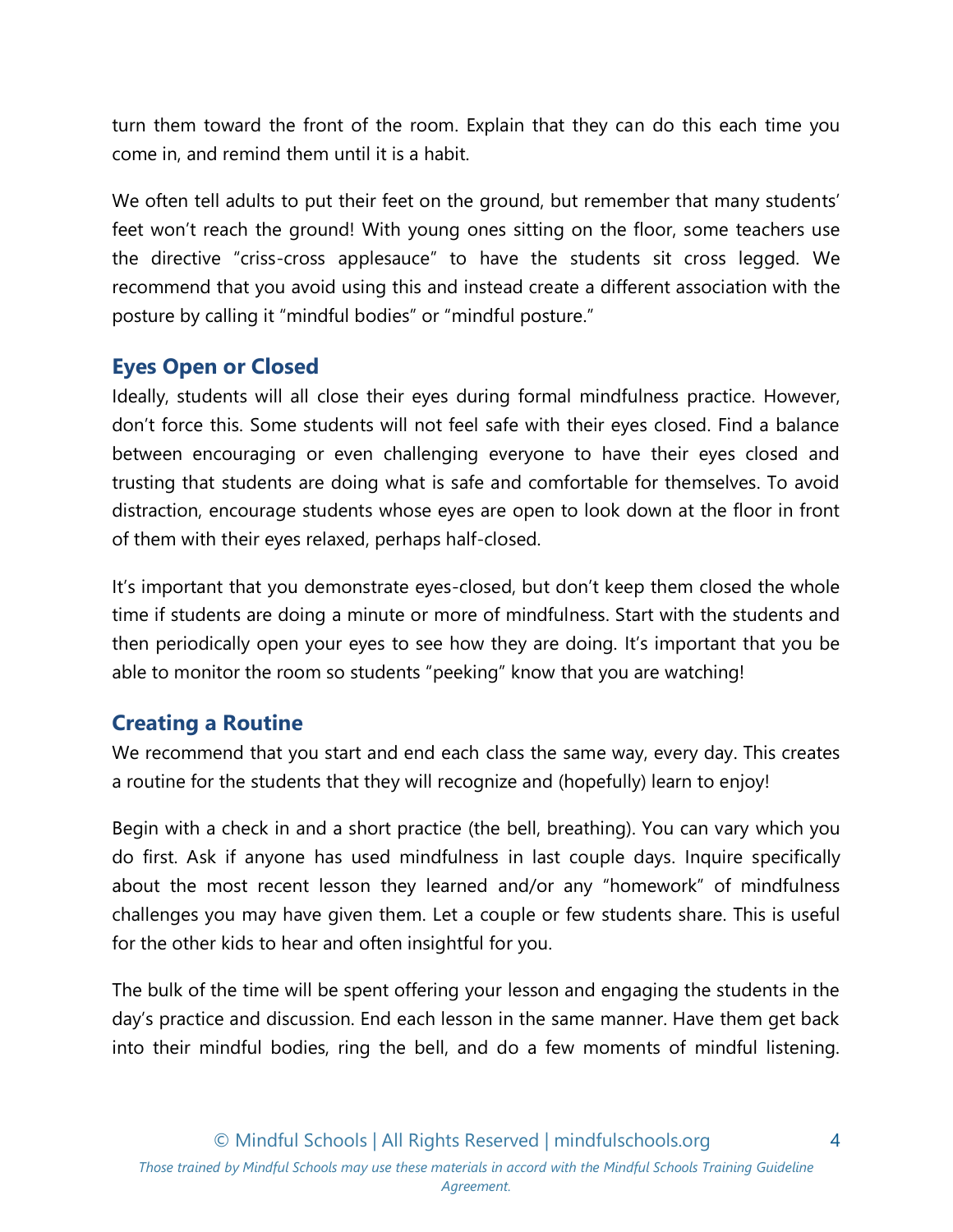# **Mindful Sequence: "Keep it Up"**

Over time, you can develop a sequence of mindful listening, moving and breathing at the beginning of each class. They raise their hand when they can no longer hear the bell, and then mindfully bring their hand to an anchor spot. This sequence can become quite long for classes that have really settled in. The sequence is:

- 1. Mindful bodies
- 2. Mindful listening
- 3. Raising hand (mindfully, once they've learned mindful movement)
- 4. Mindfully bringing the hand to the belly or anchor spot
- 5. Mindful breathing

## **Journals**

After you finish, have them take five minutes or more to write, draw, or otherwise reflect on the lesson in their journals. The journal questions are intended for grade 2 and up. (K-1 can draw pictures). Spanish speaking/ESL students can journal in their native language if appropriate. Have them keep the word "mindfulness" in English.

# <span id="page-5-0"></span>**Classroom Dynamics**

If the first day or two was hard, try changing the dynamic in the room by having them turn their chairs toward the front or bringing them to the floor. A circle will often cause distractions because they are looking at each other, but it can also be a great way to create intimacy. If a circle causes silliness, have them all face forward so they only see the backs of each other. Review the basics and be sure that the students are able to get into their "mindful bodies" and let the room grow still and quiet. Celebrate any success and encourage their sense of agency by pointing out that *they did that*!

# <span id="page-5-1"></span>**Visitors, Holidays and Breaks**

It's common to have someone else visit the class when you are teaching mindfulness a faculty member, administrator, parent, or even a fellow mindfulness teacher. Introducing visitors makes the kids comfortable and limits curiosity. Often you can make the visitor part of the class. Tell the students that your friend doesn't know how to do mindfulness (if that's true) and you need the kids help to explain and demonstrate.

After a holiday or break, start by checking if they remembered mindfulness over the break. Remind them of the things they've learned so far.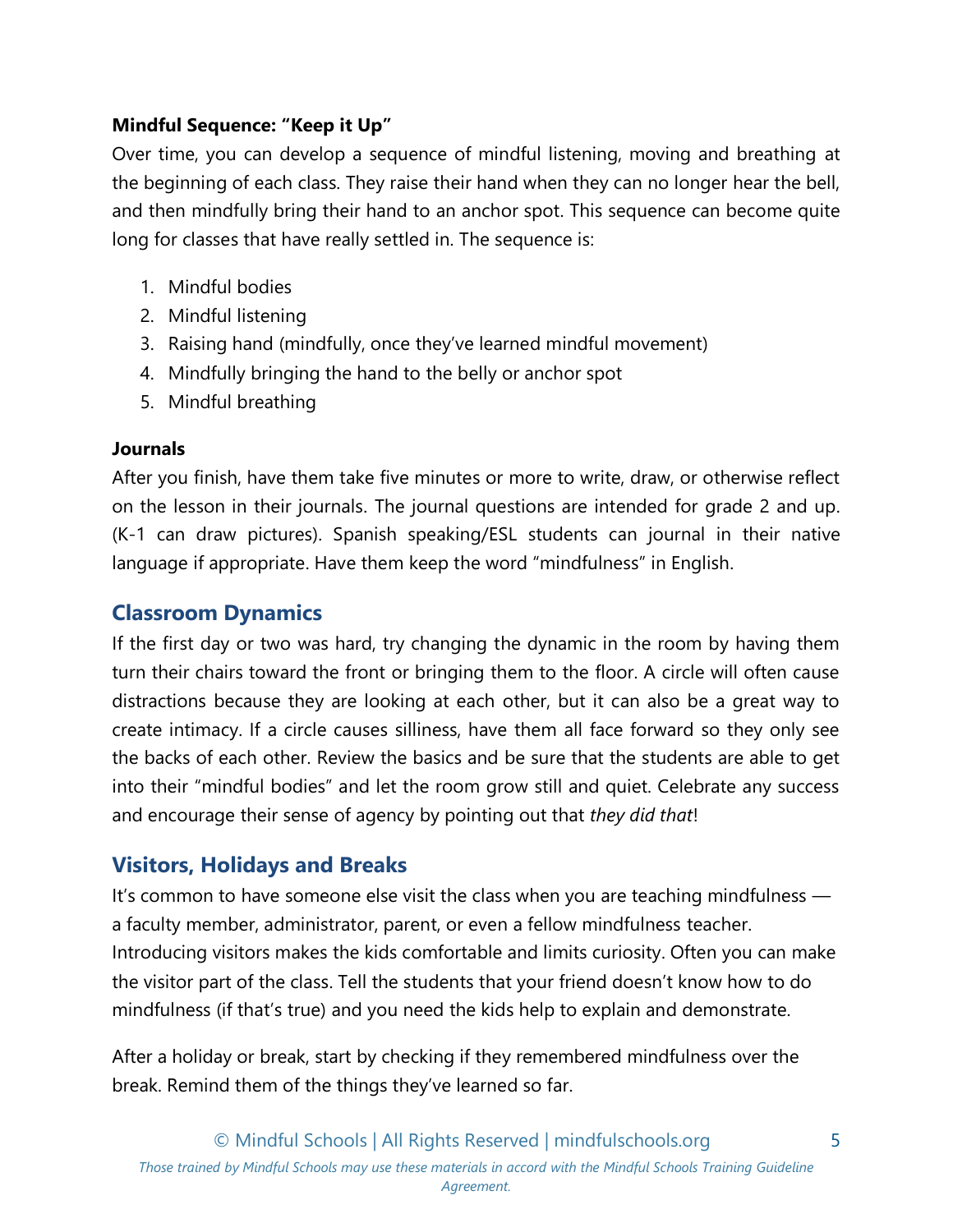# <span id="page-6-0"></span>**III. Hone Your Teaching**

# <span id="page-6-1"></span>**Building Trust**

A good deal of our work in mindfulness with children and youth is about developing relationships in which the children feel safe enough to explore their inner experience and share openly. As educators and mindfulness instructors, this depends a lot on our ability to create an atmosphere conducive to such safety. This includes the quality of presence and clarity of intention we bring to teaching; our willingness to share openly and appropriately about our own inner experience; our facilitation skills; and our ability to build genuine and meaningful relationships with students.

One key to this process is engaging the kids in dialogue. Depending on the age and classroom culture, it can take time to build enough rapport and trust with the group to invite open, honest sharing. You can vary the kinds of questions you ask to engage the students in ways that feel safe and comfortable, slowly inviting them to stretch and share more over time.

# <span id="page-6-2"></span>**Creating Dialogue**

A low-stakes way for the students to share is to invite nonverbal communication such as raising hands or doing a "thumb test." Begin with simple "polling" questions, such as:

- How many people noticed ... X? (E.g., their mind wander? Their breathing slow?)
- Raise your hand if you feel more calm or relaxed.
- Raise your hand if you felt sleepy.

Silent ways of communicating are a great way to get feedback from the class, without everyone talking at once.

- **Thumbs up/Thumbs down:** Use thumbs up/down for "yes" and "no". A sideways thumb can be "maybe" or "kind- of".
- **Mindful Hello/Good-Bye:** Once students know you, they will likely be very excited to see you, even in the halls and on the playground. For that reason, and also to encourage mindfulness, you can develop a "Mindful Hello and Good-Bye" with them. A quiet wave with a hand or just a finger is great.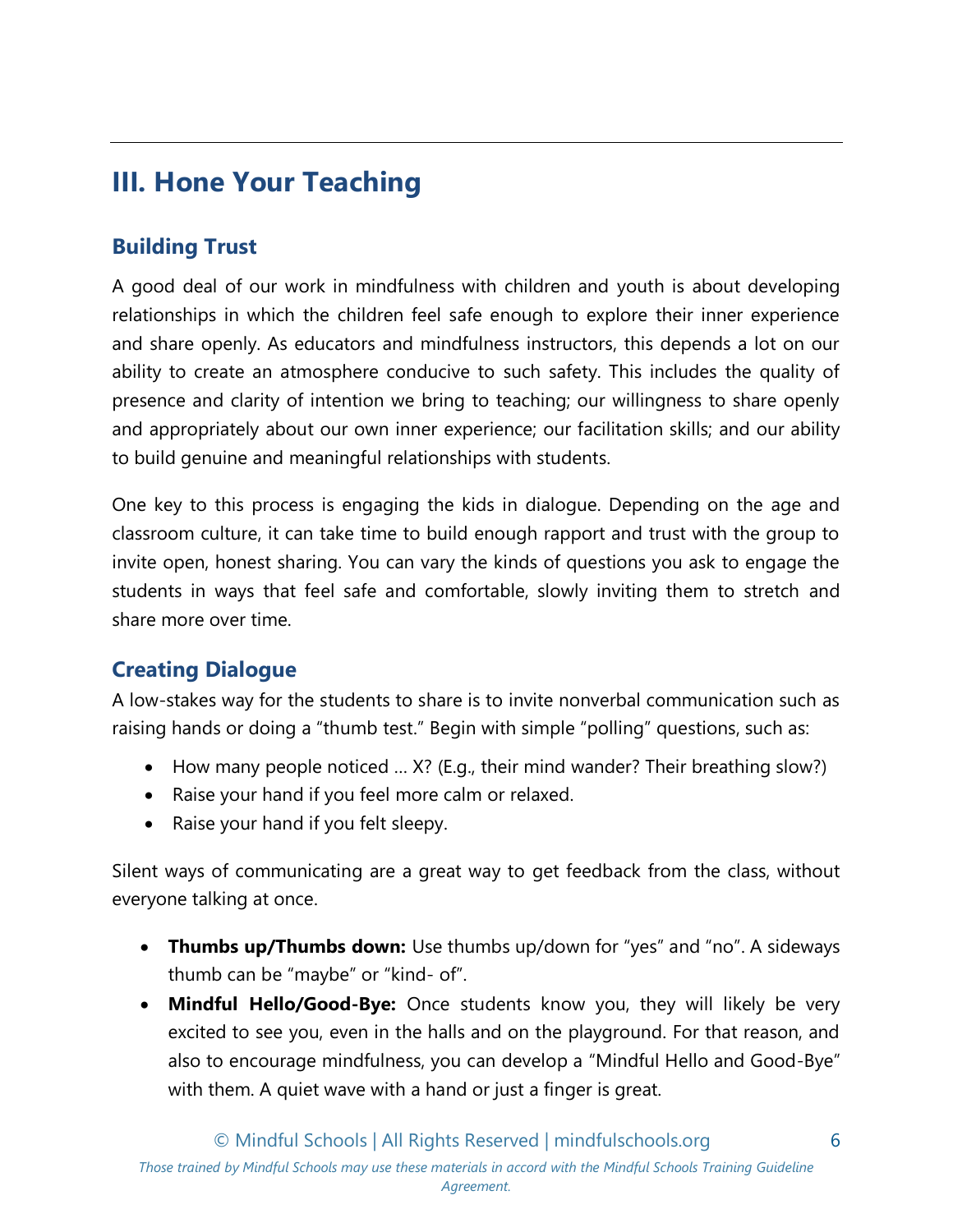You can build on nonverbal feedback with simple "yes/no" questions, then short answer questions, and eventually more open-ended questions like, "What did you notice?" Or, "What was fun / hard / challenging / interesting about that for you?"

# **Sharing**

When answering open-ended questions, sometimes kids will say, "It felt funny." You can comment that sometimes when we are noticing something new it is hard to explain, so it might seem funny. Offer some possible ways to explain what they are noticing. At first, keep it simple: "Was is a good feeling or a bad feeling?" "Did you like it or not?" Depending on their age, you can also offer a short "menu" of options. For example, "Did it feel calm, sleepy, excited, or agitated?"

#### **Normalizing**

Remember that there's no right or wrong, no good or bad in mindfulness practice. Our main job is to notice our experience or emotions. When students share, it's important to affirm and normalize their experience, whatever that may be. Some useful phrases are:

- "Yes, that's okay."
- "Yes, that happens sometimes"
- "And was that okay for you?"

# <span id="page-7-0"></span>**Word Choice**

One of the skills you will want to develop in your mindfulness teaching is how you use language to give instructions and to support students in their exploration of mindfulness. Here are a few things we recommend paying attention to.

## **Active vs Passive Voice**

The way we give instructions can have a strong influence on how kids respond. To support a sense of choice and autonomy, use a passive voice rather than an active voice:

- "Let your eyes close" vs. "Close your eyes."
- "Let your bodies be still" vs. "Be still."
- "Let's get our mindful bodies on" vs. "Put on / Get into your mindful bodies."

## **Clear Instructions**

Be sure to keep your actual instructions for the mindfulness practice simple, clear and detailed. Before you begin, ask if anyone is confused or if the instructions are unclear.

7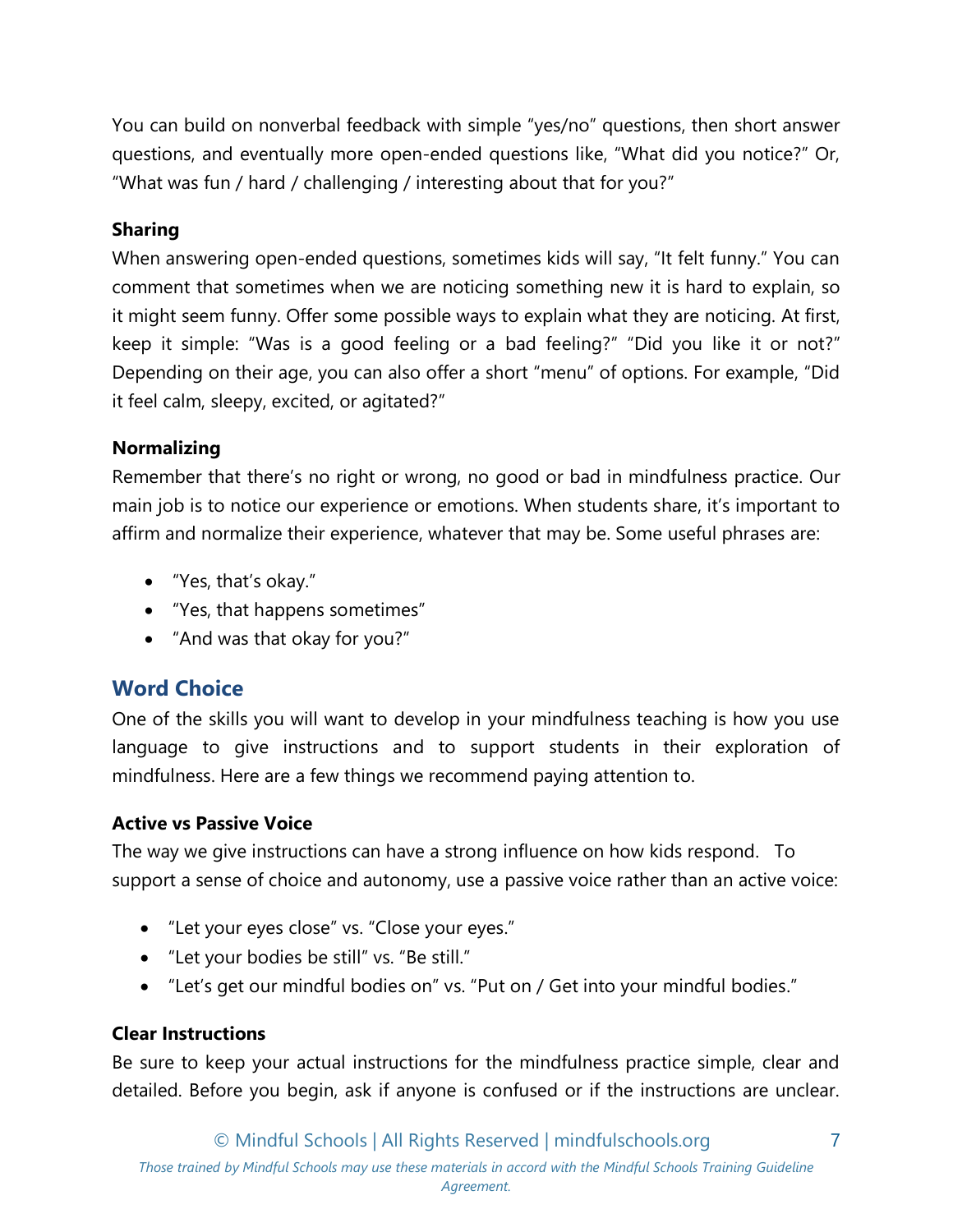(Framing the question in the negative, rather than "Does everyone understand?" makes it easier for those struggling to let you know).

When you give them reminders during the practice itself, keep them short and specific. Speak slowly. Be sure to leave enough space between each suggestion so the kids have the time to experiment with or imagine your suggestion.

#### **Choose Words They Understand**

Be sure you are choosing your words carefully and using a vocabulary that will make sense to them. When teaching adults, mindfulness instructors often use words or phrases that are more figurative, such as:

- "Tap into" "Honor"
- "Intense" "How was that?"
- "Work with" "Feel into"
- "What was that like?" "In-touch with emotions"

These ways of speaking can be too vague or abstract for children. Use words that they use, or make sure they know what you're asking for by giving them an example.

# <span id="page-8-0"></span>**Building Mindfulness**

As you teach your group or class, you'll want to support their ability to recognize and strengthen their own capacity for mindful awareness.

#### **I Noticed…**

As you practice together, comment on what *you* notice. This is being mindful for them. "I noticed some of you stayed quiet even when something was funny, loud..." etc. If there are giggles during silence, just acknowledge the silence that had occurred and moved in that direction. "What I really liked is that you stayed quiet even after the bell."

#### **Let Quiet Moments Last**

If things get quiet, let that linger. Don't move on quickly. Point this out to the class: "Do you notice how it feels in here right now? I really feel how quiet and still this class is." This helps them to notice and savor the results of their mindfulness practice.

#### **Mindful Challenges**

One way to help students expand their capacity for mindfulness is to challenge them. If they were able to sit mindfully for one minute, suggest a time-challenge of two minutes.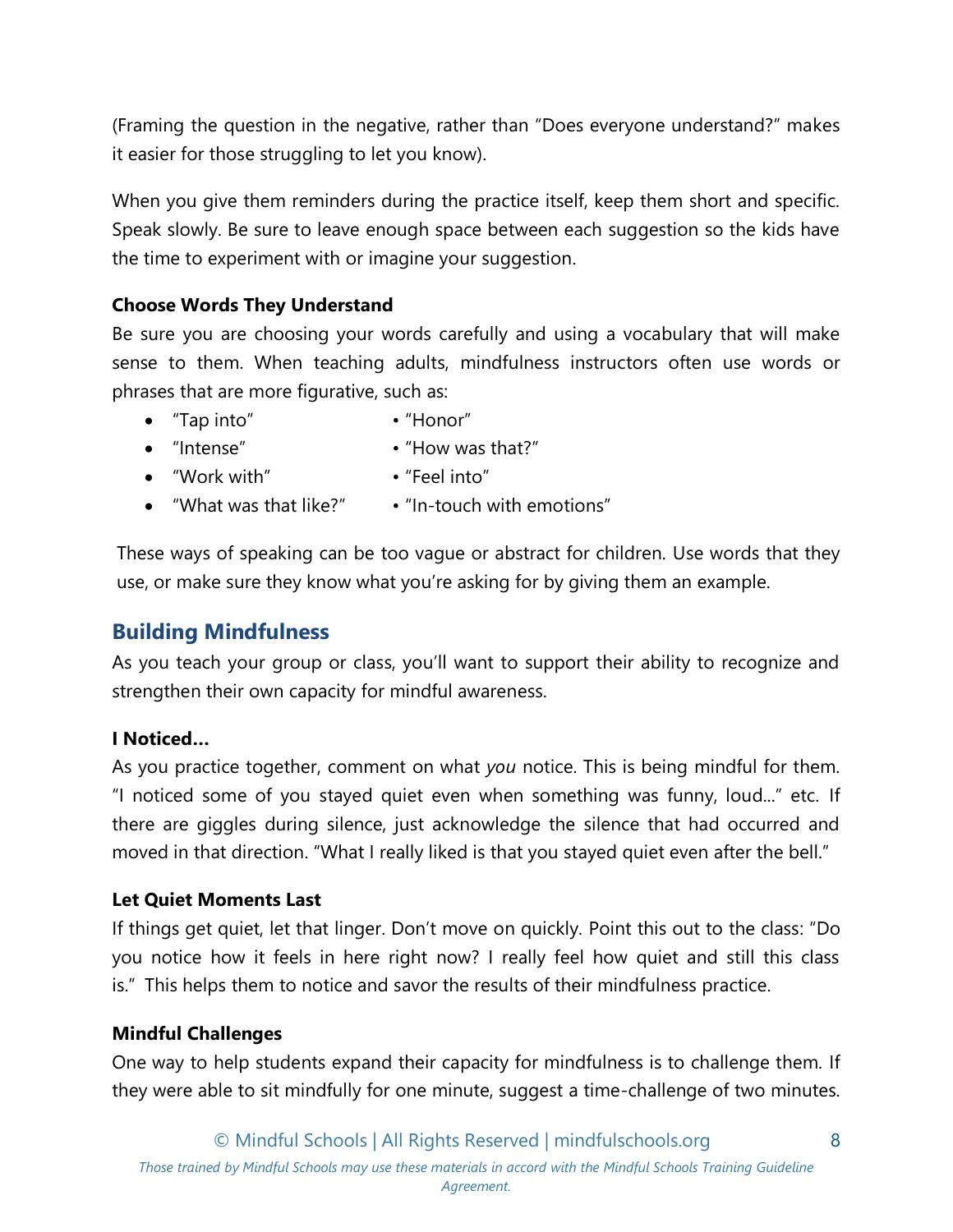Use your discernment to pick an amount of time that will require them to work a little, but that's still doable. It's important that they feel a sense of accomplishment, yet don't be afraid to set the bar high. They are often capable of more than we might think!

Between lessons, challenge them to use mindfulness in relation to the lesson you've just taught. Invite them to remember to do mindful breathing (or listening, or seeing, or…) at least two or three times between lessons. When you return, find out who remembered the challenge and ask them for the specifics of what they did.

# <span id="page-9-0"></span>**Flexible Teaching**

As we've mentioned, a lesson plan is only a plan. It's important that we stay attuned to what's happening with the kids and be willing to respond to their needs in the moment. There's never any reason to rush. If you don't get through the lesson, don't worry. Teach to the moment: if something arises, teach to that.

#### **Difficult Situations**

There may be time when a class is dealing with a difficult situation. There may have been an argument, a loss in someone's family, or a sad story from the community or the news. This is a good time to let go of that day's lesson plan and send kind thoughts instead. Make it relate to the situation at hand. You can expand the phrases for self, the class, and beyond. Involve them by encouraging them to come up with wishes.

#### **When in Doubt**

The ultimate goal of each day is simply to increase the number of moments of awareness. If you accomplish just two minutes of mindfulness, that's a lot. Know that there will be days or classes that don't seem to go well. Trust that they are benefiting.

# <span id="page-9-1"></span>**III. Behavior and Classroom Management**

An inevitable part of our role as educators is handling behavior issues and managing the dynamics of 20 to 30 children, or more. In addition to our own practice, whatever facilitation skills or communication training we have, it can be helpful to have a few tricks to use. (See our article "Working with Resistance" for more suggestions).

# <span id="page-9-2"></span>**Sleepiness**

When kids comment that they are sleepy, explain that this is normal and can even be a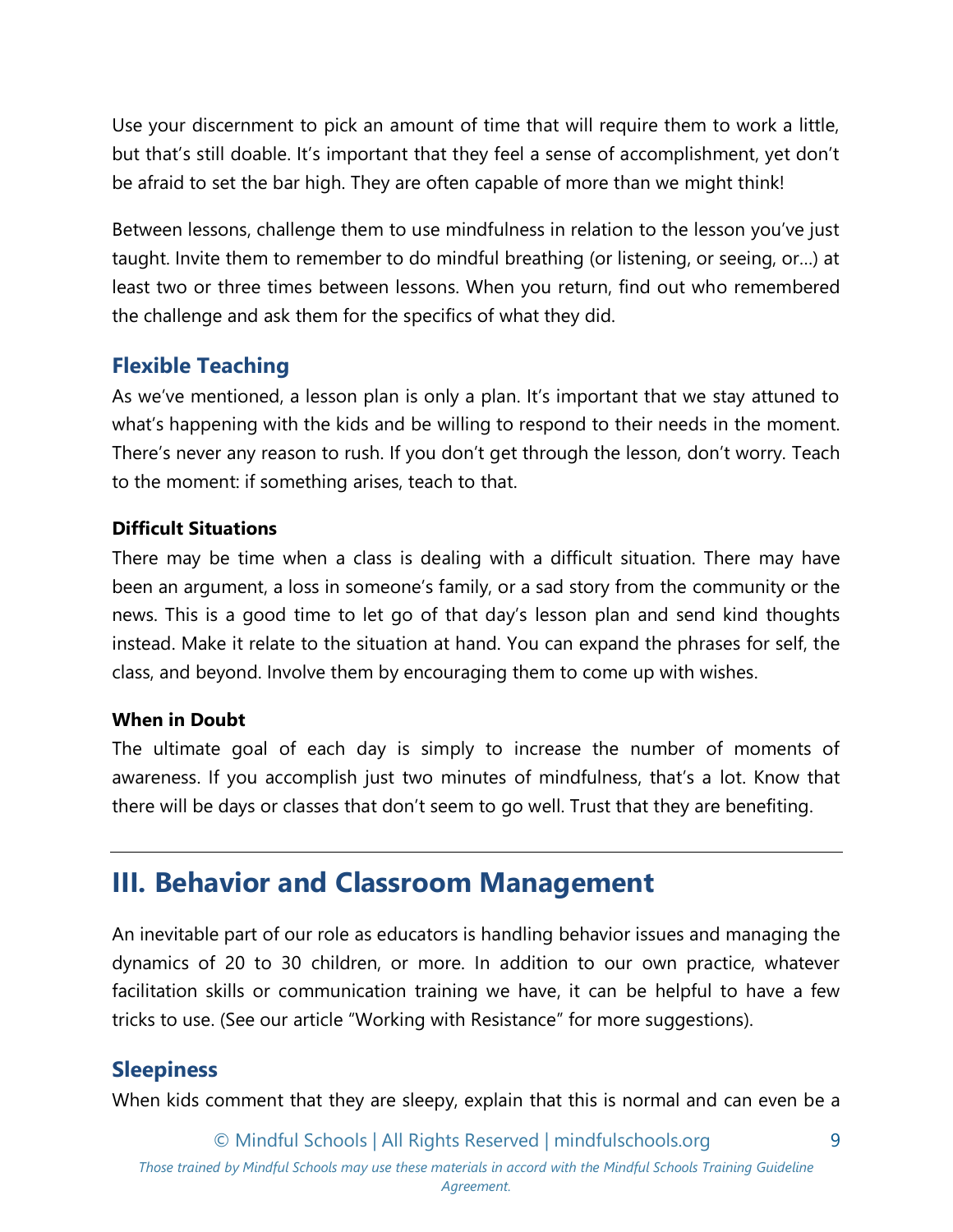sign that they have some mindfulness. "When we're mindful we often get calm and relaxed—sometimes TOO calm!" This is why we have mindful bodies. When our body is straight, our mind has to work a little harder and we won't become sleepy so easily. You can also have them experiment with slouching and trying to breath, and then sitting up and trying to breath. They will notice which is easier.

## <span id="page-10-0"></span>**Restlessness**

The opposite problem is having too much energy and feeling restless. This is equally common. Comment on what you notice. "Wow, I'm noticing a lot of energy in the room today. Does anyone else notice that?" Rather than trying to force the children to be quiet or change what's happening, see if you can work with their internal state and use it to build mindfulness. We want students to learn how to be mindful in any situation, especially when they are restless or activated.

#### **Fidgeting**

Students often don't realize that they are bouncing a leg, or knocking on their desk, or rustling paper. You can make them aware without singling them out by suggesting to the entire class, "Let your whole body become very still. Notice how your feet feel and let them become still. Notice how your hands and fingers feel, and let them become still."

Also, periodically emphasize the importance of remaining quiet even if they don't want to do the exercise, so those who do can really focus. Note that kids that move *may be just as engaged as the others*. They just sincerely might not be able to sit still. There's no need to demand stillness. Often, over time, restlessness will lessen in students.

#### **Mindful Movement**

When the whole class is having trouble settling, try harnessing that energy by doing some mindful movement. You could do some simple yoga or movement, coordinating their breathing with arm movements. Or, play a game like a "slow race" to see who can move the slowest. With younger students, playing Simon Says can be especially useful. For example, if you have lost their attention, say, "Everyone put one hand in the air, now both hands, put one hand on your belly, one hand on your heart, close your eyes, open your eyes, close your eyes, take one breath, take a longer breath..." etc. You will likely have all their attention again.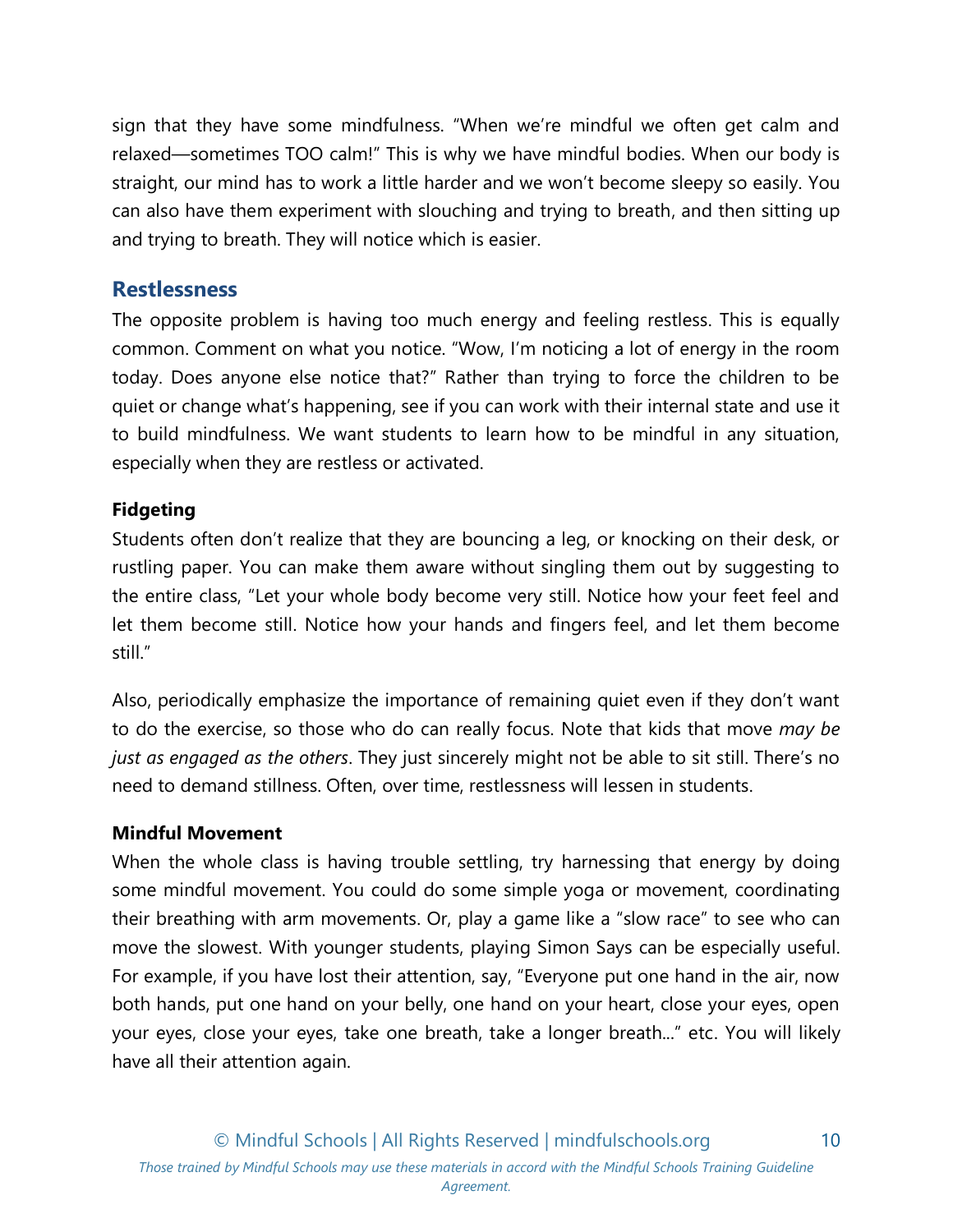You can also have them take their mindful bodies on and off a few times. This can be a fun and silly way to be mindful and release some of their excess energy. Invite them to wiggle around a little in their seats. Then have them put their mindful bodies on  $$ which means total stillness and quiet. Demonstrate this. Move between "on" and "off" a couple of times. This is also teaching them how to regulate their own body.

If a class has a few tough kids, you can comment indirectly. "Notice if you might be disrupting others who are trying to focus. What can you do to support now to support your classmates?"

# <span id="page-11-0"></span>**Transitions**

Sometimes students will be rowdy or have trouble settling down after transitions. You can encourage the classroom teacher to use these moments to do some mindful breathing or listening with the kids when you're not there. It's also sometimes useful to remind students: "There are times in our day for everything. There's time for playing, learning, laughing, creating, sharing, reading, eating, sleeping. And there is time for mindfulness. What time is it right now? Ok, since it's time for mindfulness right now, let's put our mindful bodies on."

## <span id="page-11-1"></span>**When to Leave**

Sometimes when the room is rowdy and not settling down regardless of what you try, you can say, "You know, today just might not be a day for mindfulness. You all are having a hard time settling down, so I'm going to leave today. Maybe next time it will be easier." Be mindful that you are in a place of acceptance and feeling neutral rather than frustrated or angry. It's important that they understand your departure as a way of supporting them rather than a punishment. It's no fun for anyone to try to do mindfulness when the conditions aren't there. When you return say, "I know last time we had a hard time." Assess if you need to give any reminders or if they're ready again.

# <span id="page-11-2"></span>**IV. Tips for Little Ones (preK-2)**

Teaching little ones in pre-K to  $2<sup>nd</sup>$  grade (ages 4-8) can be incredibly rewarding. Younger children are capable of learning and practicing mindfulness if we present things in ways that they can understand. This often means modulating how we talk about mindfulness and deliver

© Mindful Schools | All Rights Reserved | mindfulschools.org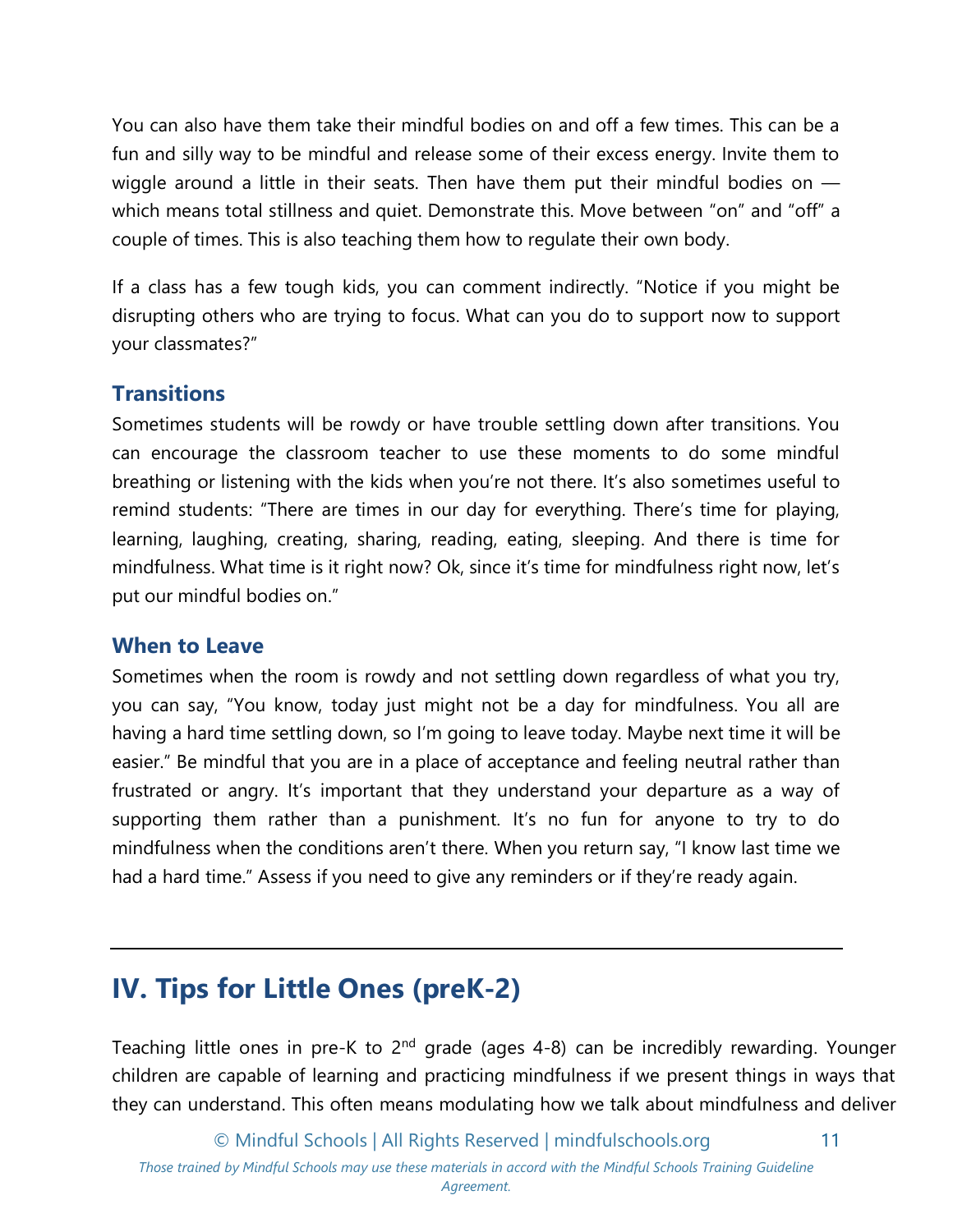our lessons. This section provides a few suggestions for such modifications to your teaching. It is not complete or exhaustive, but rather is meant to give you a framework to get started so that you can develop your own creative style for working with this age group.

## <span id="page-12-0"></span>**Teaching Mindfulness**

The younger the child the less explanation they need about *why* to practice mindfulness, and the more they need bite-sized, detailed, specific instructions about *how* to practice. Most children preK-2 are content to try something new just for the sake of its novelty! In presenting a lesson, it's sometimes enough to simply say, "Do you want to learn something new today?" You've got their attention! Of course, as you go, you'll want to help them make connections for how mindfulness can be useful in their classroom or at home.

#### **Go Slowly, One Thing at a Time**

Little ones can't take in too much information at once. One sentence at a time of instruction is about what they can retain. If you rattle off an instruction with three parts you will have lost them. For example, when giving instructions for Mindful Bodies:

- 1. Ask for a still body. Practice that.
- 2. Once that has happened, ask for a quiet body.
- 3. Once that's happened, try it with eyes closed.

For Mindful Listening of the bell:

- 1. First just listen.
- 2. Then ask them to listen through to the end of the sound.
- 3. Next have them listen *and* raise their hand at the end
- 4. Last, ask them to listen and raise hand at the end *with their eyes closed.*

#### **Keep it Simple**

Don't explain too much. Children age preK-2 take things very literally. Let your vocabulary be simple and your words clear and concise. Ask for help from the teacher if you're not sure how to phrase something in a way they understand. Repeat simple phrases and instructions several times. Emphasize the silence. Let there be pregnant pauses where they are waiting in suspense for what you are about to say.

#### **Use Repetition**

Sometimes all they need to learn is how to return again and again. If you spend an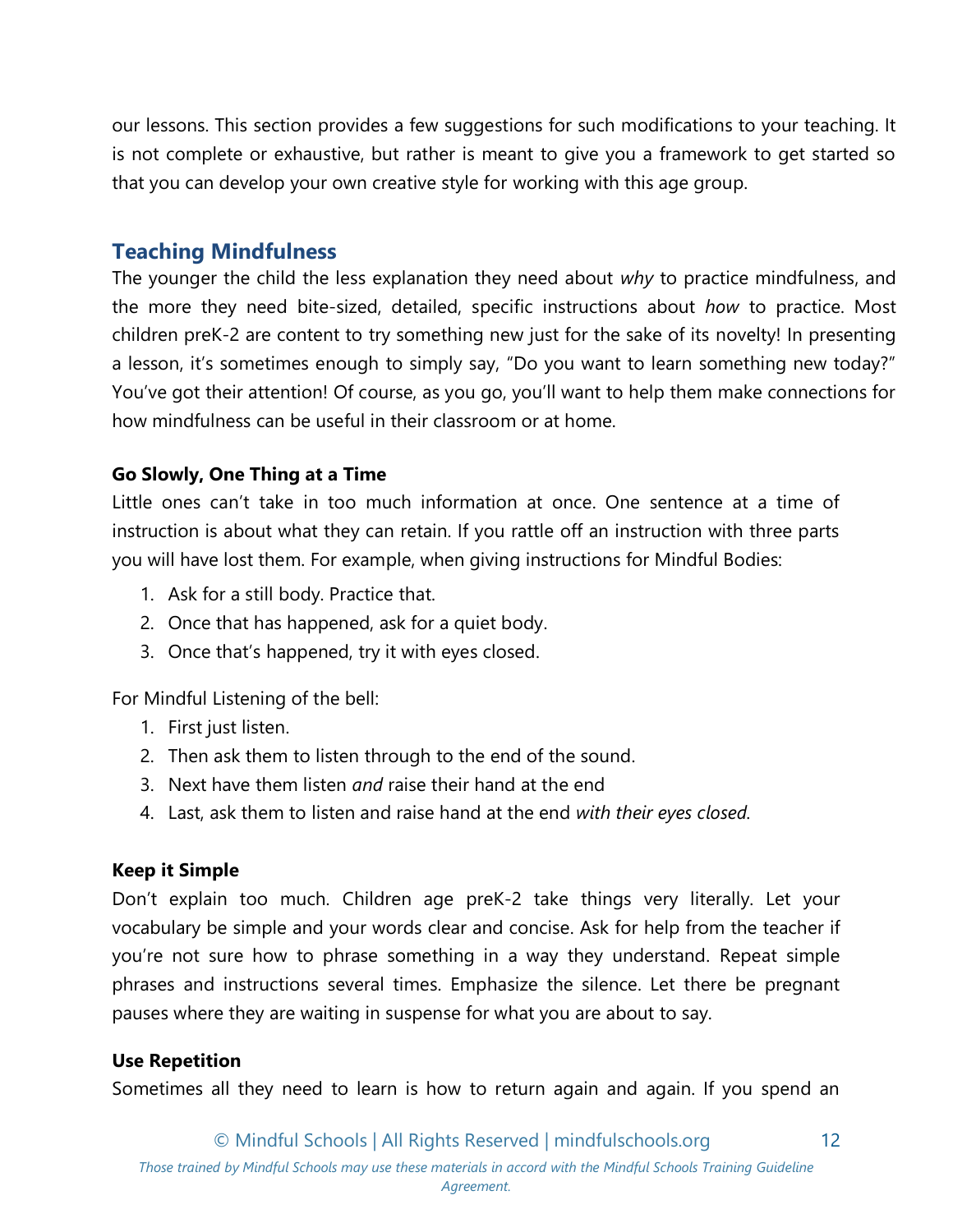entire class "bringing them back" to what you are doing, you are helping them learn *how* to come back. Don't feel that a class has been wasted if all you did was get their attention to ring the bell, only to have them get distracted again. Think about your own practice: *we all have a 5 year old mind sometimes*!

#### **"Think About It"**

Often Kindergarteners will just raise their hand without having a real answer. This can result in long pauses of waiting for a response, or they just repeat what has already been said by their classmates. Asking them to *think first* allows them to come up with something to say from their own experience. When you ask them a question, follow it by saying "Think about it for a minute," or just "think about it." You may even want to point to your head giving them a visual of thinking.

# <span id="page-13-0"></span>**Hone Your Teaching**

#### **Presence**

Your warm presence and understanding demeanor are very important at these ages. The more friendly and open-hearted you are, the more they will respond and the more you will enjoy your time with them.

#### **Use Your Voice**

Changing the tone or volume of your voice can be very captivating. Modulating your voice in this way makes them think that some important information is coming. When you speak in a whisper they have to work harder to hear you and that can bring a quiet over the group. You could even try teaching a lesson in a whisper if you think they are distracted or over excited. When you change your tone to excited, serious or amazed you capture their interest and imagination.

#### **Pausing**

Pauses are another great way of getting their attention. If you are suddenly very quiet they will notice and be waiting for that next piece of instruction or information.

#### **Use Affect**

Another key in teaching little ones is to be aware of how you use emotion. Be sure to show affect in your face (and your voice). Be animated and dynamic, which will captivate their attention. There is an element of performance in teaching.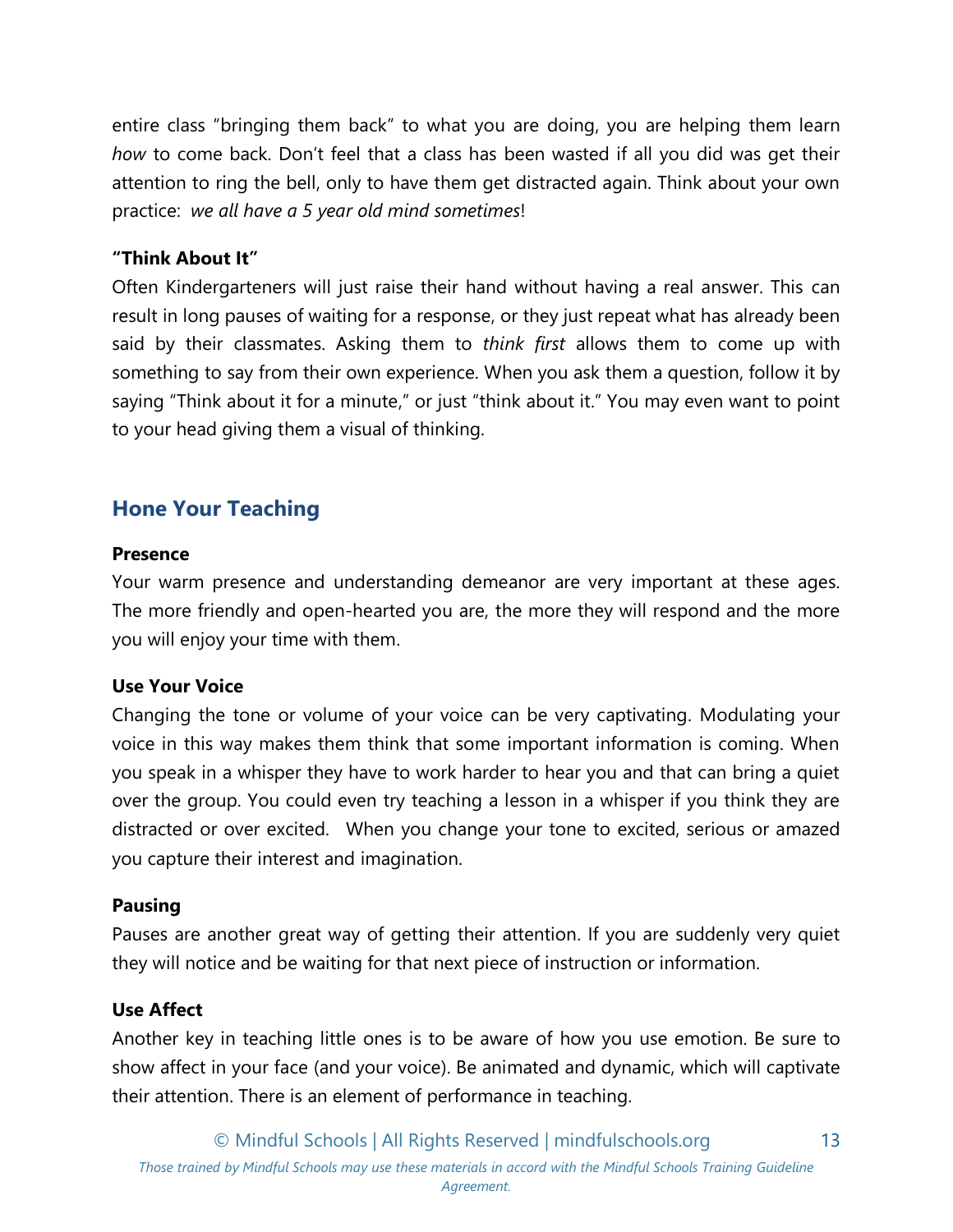#### **Use Images**

Little ones often respond better to metaphor and image. (You'll notice their descriptions of their inner experience tend to be more poetic.) When teaching, use images to demonstrate what you are trying to convey. "Be still as a mountain. Be tall like a redwood tree. Let your body reach for the sun like a flower."

#### **Use Story-Telling, Music and Art**

Get creative and incorporate other forms of teaching and play. Stories are captivating. Tell a story that demonstrates that days lesson. Incorporate music into a lesson. There are some great songs about mindfulness on YouTube (search for "Belly Breathe"). Artist Betsy Rose also has some wonderful songs. Learn a few to use spontaneously.

# <span id="page-14-0"></span>**What to Expect**

#### **Attention Span**

Younger children have very short attention spans and are easy to lose (even in 15 minutes). When you see them mentally wandering off say "Eyes on me" or "all eyes on me so I know your listening." This often brings them back quickly.

#### **Movement**

These are wiggly age groups, so don't worry if they aren't completely still. Kids age preK-2 years old also tend to also be fidgety and wiggle around a lot. They often don't even know they are moving! It's unrealistic (and unnecessary) to expect them to keep still for longer periods.

With that said, don't be afraid to hold them at a high standard. These grades can be very responsive and keep their attention when they are given gentle reminders to do so.

To keep their attention and promote stiller bodies, you can cue them by reminding them "Hands in lap." Demonstrate this each time by clasping your hands together and putting them still on your lap. After several visits, you should be able to silently show them 'hands in lap' with the physical cue and have them follow your lead.

#### **Crossed Legs**

Another silent way to engage their bodies is to use a gesture to remind students to cross their legs or get back into a mindful position for pratcice. You can simply hold out your pointer finger and middle finger, and cross one over the other. Soon students will

© Mindful Schools | All Rights Reserved | mindfulschools.org